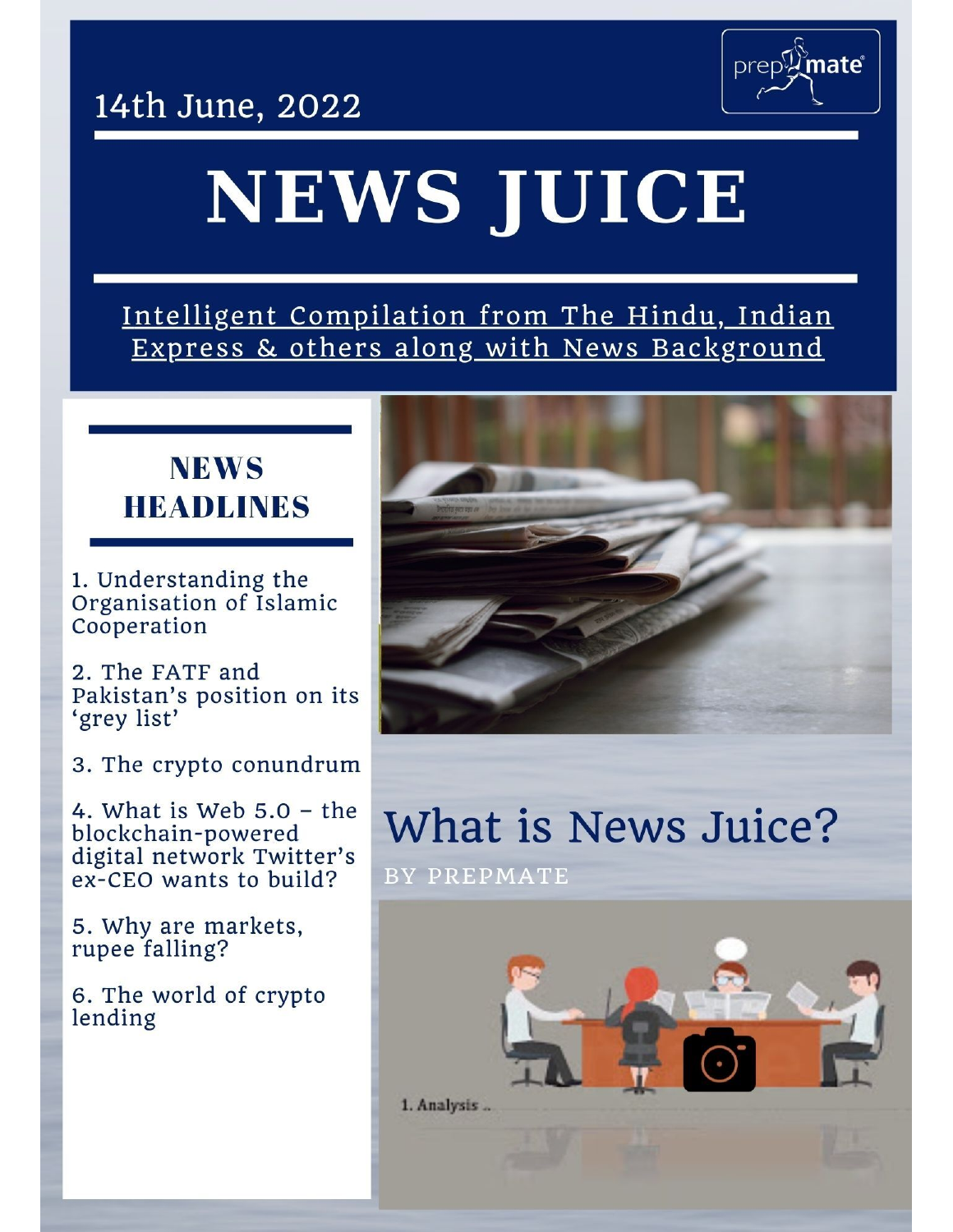

### **1. Understanding the Organisation of Islamic Cooperation**

#### **Relevant for GS Prelims & Mains Paper II; International Organisations**

On June 5, the General Secretariat of the Organisation of Islamic Cooperation (OIC) "condemned and denounced" the comments on Prophet Muhammed made by two erstwhile national spokespersons of the Bharatiya Janata Party (BJP). Referring to it as part of "growing spate of hatred and defamation of Islam in India", it sought that the perpetrators are bought to justice and held accountable. In response, Arindam Bagchi, spokesperson at the Ministry of External Affairs, stated that India rejected the OIC Secretariat's "unwarranted" and "narrow-minded" comments. He said that the views expressed by the two individuals did not reflect the views of the Indian government and that relevant authorities had already initiated strong actions against them.

#### **What is the OIC?**

The OIC claims to be the "collective voice of the Muslim world". It was established at a 1969 summit in Rabat (Morocco) after what it describes as the 'criminal arson' of Al-Aqsa Mosque in the disputed city of Jerusalem. The OIC endeavours to establish solidarity among member states, support restoration of complete sovereignty and territorial integrity of any member state under occupation; protect, defend and combat defamation of Islam, prevent growing dissention in Muslim societies and work to ensure that member states take a united stand at the UN General Assembly, Human Rights Council and other international fora.

The OIC has consultative and cooperative relations with the UN and other inter-governmental organisations to protect the interest of Muslims, and settle conflicts and disputes involving member states, among them being the territorial conflict between Armenia and Azerbaijan and the status of Jammu & Kashmir. Presently based in Jeddah, the organisation plans to permanently move its headquarters to East Jerusalem once the disputed city is 'liberated'. Moreover, it aspires to hold Israel accountable for 'war crimes' and violations of international law.

The organisation adheres to a charter that lays out its objectives, principles and operating mechanism. First adopted in 1972, the charter has been revised multiple times in line with emerging conditions in the developing world. The present charter was adopted in March 2008 at Dakar in Senegal. It enshrines that all members be guided and inspired by the noble Islamic teachings and values alongside committing themselves to the purposes and principles of the UN charter. Member states are expected to uphold and promote good governance, democracy, human rights, fundamental freedom and the rule of law — settling disputes through peaceful means and refraining from the use of threat or force.

In addition, the OIC carves out a 10-year Programme of Action (PoA). Last instituted for the decade ending 2025, the PoA calls for measures to combat all aspects of terrorism globally. It also talks of implementing social schemes to eliminate two-thirds of extreme poverty and spurring industrialisation, investment, trade and overall economic and social growth among member states.

#### **How does the OIC function?**

The Islamic Summit, composed of Kings and heads of state, is the supreme authority of the organisation. Convening every two years, it deliberates, takes policy decisions, provides guidance on issues relevant to the organisation and considers issues of concern to the member states. The Council of Foreign Ministers is the chief decision-making body and meets annually to decide on how to implement the OIC's general policies. In addition, this council also appoints, for a period of five years, the Secretary General, who is the chief administrative officer of the grouping. The Secretary General follows up on implementation of the decisions, directs attention to competent organs' specific issues of concern, creates a channel for coordination among the varied organs and submits annual reports on the work undertaken. Former Foreign Affairs Minister of Chad, Hissein Brahim Taha, is the current Secretary General, taking up the role in November 2021.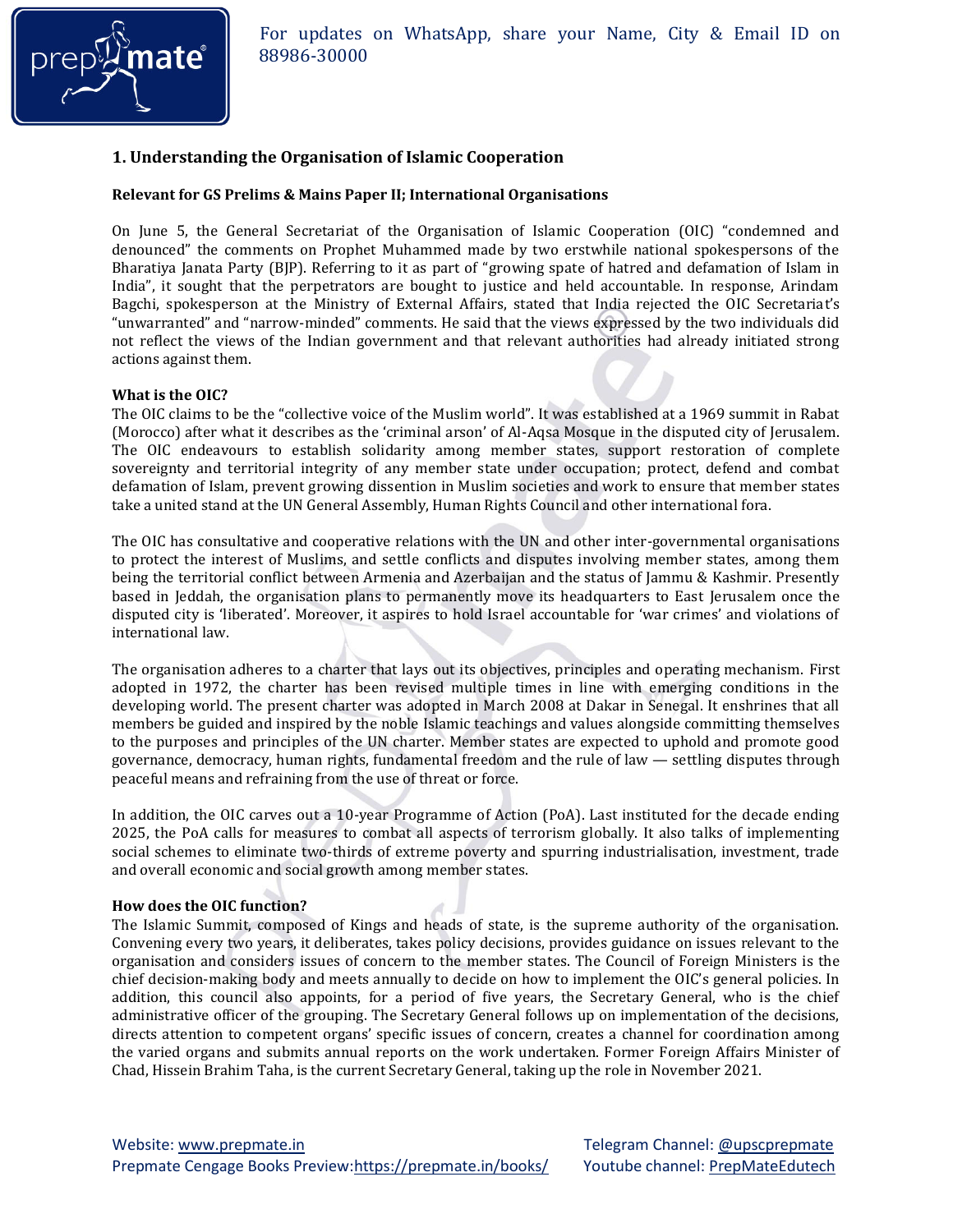

UN members with a Muslim majority can join the organisation. The membership is to be ratified with full consensus at the OIC's Council of Foreign Ministers. The same provisions apply for acquiring an observer status. All decision-making in the forum requires a quorum defined by the presence of two-thirds of the member states and complete consensus. In case a consensus cannot be reached, decisions shall be made by a two-thirds majority of members present and voting.

The OIC is financed by the member states proportionate to their national incomes. Should a member fail to meet their obligations such that the amount of arrears equals or exceeds the amount of contributions due from it for the preceding two years, their voting rights are suspended. The member is only allowed to vote if the Council of Foreign Ministers is satisfied that the failure is due to conditions beyond the member's control. The OIC also has standing committees for cooperation on information and cultural affairs, economic and commercial matters, scientific and technological initiatives and for Jerusalem.

#### **What has been the nature of India's relationship with the OIC?**

India's association with the 57-nation grouping has not been easy. Even though the country has good relations with the United Arab Emirates (UAE) and Saudi Arabia, its membership and engagement has been constantly challenged by Pakistan. In 1969, Islamabad's opposition to Indian participation at the first OIC Plenary resulted in the Indian delegation being turned back from the venue at the last minute.

About 50 years later, External Affairs Minister Sushma Swaraj addressed the OIC Plenary of Foreign Ministers in Abu Dhabi as a guest of honour. The invitation was extended by the UAE's Foreign Minister Sheikh Abdullah bin Zayed Al Nahyan. In 2018, Bangladesh had proposed India be given the observer status at the OIC considering its sizeable Muslim population – a move which received support from Turkey but was opposed by Pakistan. Political analyst Ketan Mehta of the Observer Research Foundation wrote in 2019 that Islamabad's apprehension stems from the fear that India's involvement in the grouping could influence the opinion of other Muslim states — not boding well for its influence.

#### **What have been the criticisms against the OIC grouping?**

Brookings Institution analyst Turan Kayaoglu wrote in 2020 that the OIC had become a premise for 'window dressing', more interested in the rights of Muslim minorities in places such as Palestine or Myanmar than the human rights violations of its member states. The author noted that the body lacks power and resources to investigate human rights violations or enforce its decisions through signed treaties and declarations.

Experts have also pointed to the fact that the organisation is largely restricted to arbitrating in conflicts where both parties are Muslims. This is because the organisation is centred around Quranic values, which, it believes, makes it a qualified arbitrator. The according of observer status at the UN to the Palestine Liberation Organisation is considered among its major successes.

Al Sharq Forum analyst Abdullah al-Ahsan, in an article in 2019 — the 50th anniversary of the organisation noted that the OIC has failed to establish a cooperative venture among its members, who were either capitalrich and labour-scarce countries or manpower-rich and capital scarce. "...the organization has not evolved to become a significant player either in international politics or in the area of economic cooperation," Mr. Al-Ahsan wrote.

#### **Source: The Hindu**

#### **2. The FATF and Pakistan's position on its 'grey list'**

#### **Relevant for GS Prelims & Mains Paper II; International Organisations**

Ahead of the plenary session of the Financial Action Task Force (FATF), the global financial crime watchdog, from June 14 to 17 in Berlin, Pakistan which continues to face an economic crunch, is hoping for some respite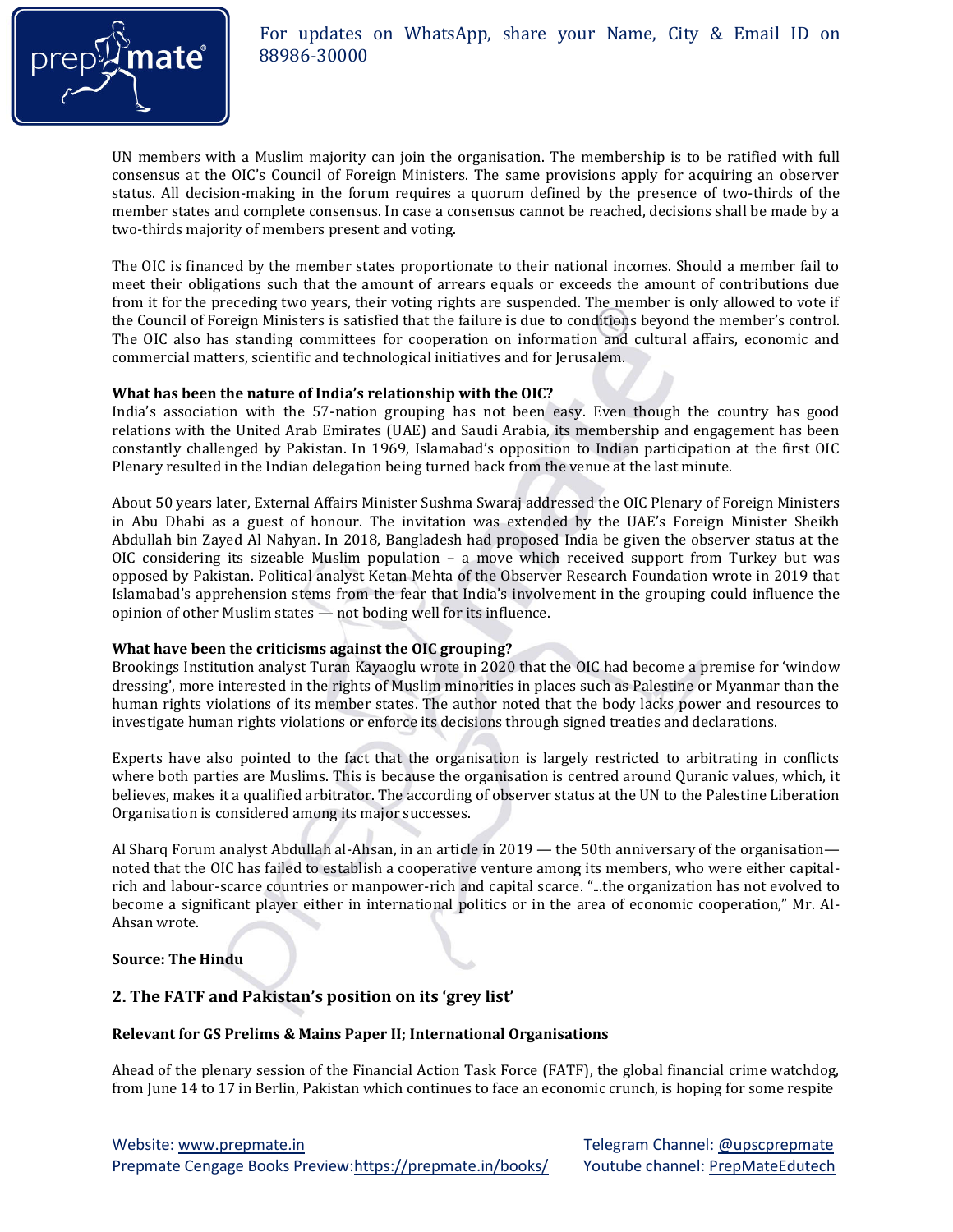

in the form of its removal from the FATF's 'grey list' or the list of countries presenting a risk to the global financial system.

In its last plenary meeting in March, the FATF had retained Pakistan's listing, asking it to expeditiously address the remaining deficiencies in its financial system.

#### **What is the FATF?**

The Financial Action Task Force is an international watchdog for financial crimes such as money laundering and terror financing. It was established at the G7 Summit of 1989 in Paris to address loopholes in the global financial system after member countries raised concerns about growing money laundering activities. In the aftermath of the 9/11 terror attack on the U.S., FATF also added terror financing as a main focus area. This was later broadened to include restricting the funding of weapons of mass destruction.

The FATF currently has 39 members. The decision-making body of the FATF, known as its plenary, meets thrice a year. Its meetings are attended by 206 countries of the global network, including members, and observer organisations, such as the World Bank, some offices of the United Nations, and regional development banks.

The FATF sets standards or recommendations for countries to achieve in order to plug the holes in their financial systems and make them less vulnerable to illegal financial activities. It conducts regular peerreviewed evaluations called Mutual Evaluations (ME) of countries to check their performance on standards prescribed by it. The reviews are carried out by FATF and FATF-Style Regional Bodies (FSRBs), which then release Mutual Evaluation Reports (MERs). For the countries that don't perform well on certain standards, time-bound action plans are drawn up. Recommendations for countries range from assessing risks of crimes to setting up legislative, investigative and judicial mechanisms to pursue cases of money laundering and terror funding.

#### **What are FATF's 'grey' and 'black' lists?**

While the words 'grey' and 'black' list do not exist in the official FATF lexicon, they designate countries that need to work on complying with FATF directives and those who are non-compliant, respectively.

At the end of every plenary meeting, FATF comes out with two lists of countries. The grey countries are designated as "jurisdictions under increased monitoring", working with the FATF to counter criminal financial activities. For such countries, the watchdog does not tell other members to carry out due-diligence measures vis-a-vis the listed country but does tell them to consider the risks such countries possess. Currently, 23 countries including Pakistan are on the grey list.

As for the black list, it means countries designated as 'high-risk jurisdictions subject to call for action'. In this case, the countries have considerable deficiencies in their AML/CFT (anti-money laundering and counter terrorist financing) regimens and the body calls on members and non-members to apply enhanced due diligence. In the most serious cases, members are told to apply counter-measures such as sanctions on the listed countries. Currently, North Korea and Iran are on the black list.

Being listed under the FATF's lists makes it hard for countries to get aid from organisations like the International Monetary Fund (IMF), Asian Development Bank (ADB), and the European Union. It may also affect capital inflows, foreign direct investments, and portfolio flows.

#### **Why is Pakistan on the grey list?**

Pakistan was retained on the grey list in March as it was yet to address concerns on the front of terror financing investigations and prosecutions targeting senior leaders and commanders of UN designated terrorist groups. Diplomatic sources in Pakistan told The Hindu that steps had been taken in this direction such as the sentencing of terror outfit chief Hafiz Saeed, prosecution of Masood Azhar, arrest of about 300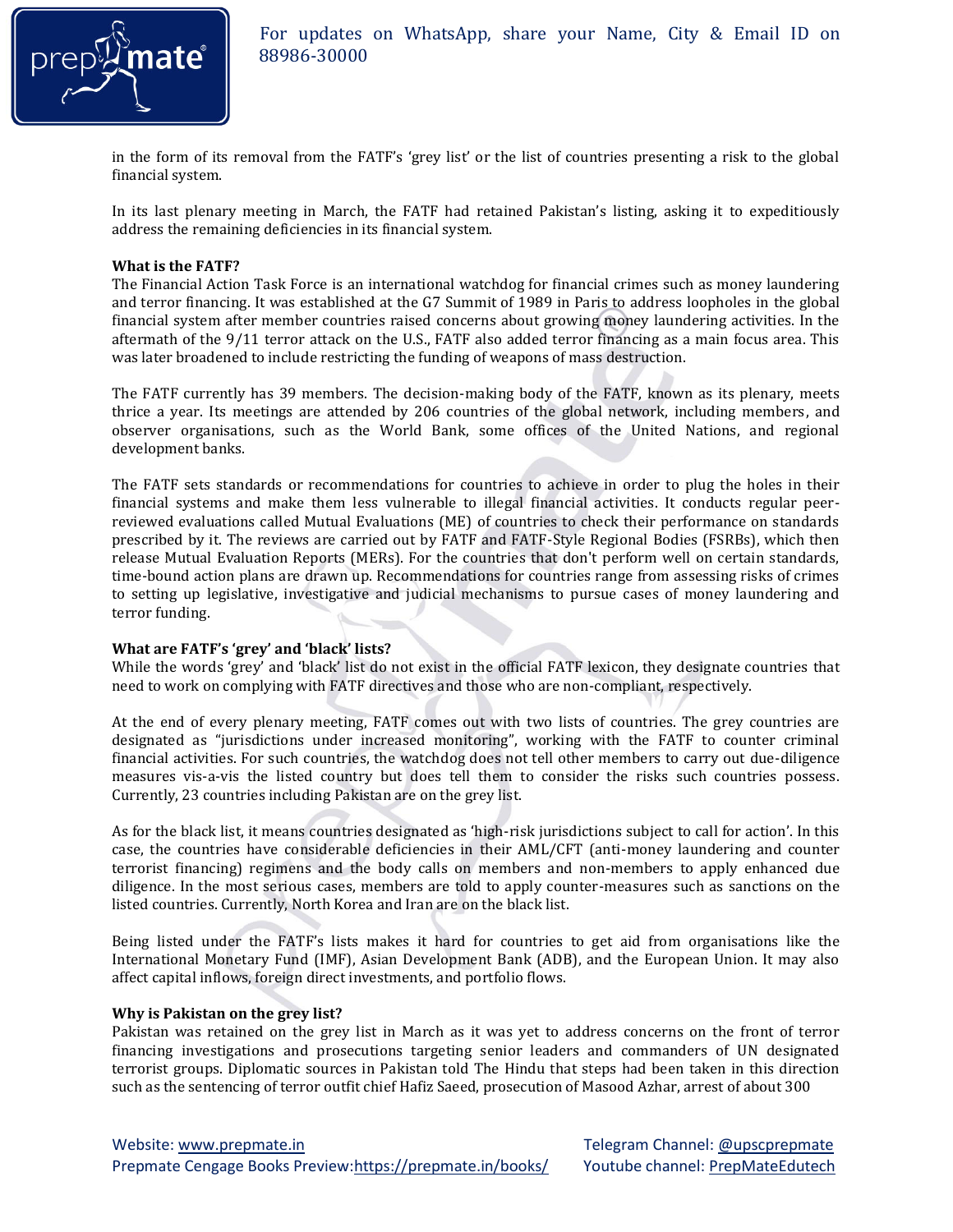

other designated terrorists, and the seizure of more than 1,100 properties owned by terror groups. India meanwhile, a member of FATF, suspects the efficacy and permanence of Pakistani actions.

Pakistan is currently banking on its potential exclusion from the grey list to help improve the status of tough negotiations with the International Monetary Fund to get bailout money.

Pakistan has found itself on the grey list frequently since 2008, for weaknesses in fighting terror financing and money laundering. In 2009, the country began to cooperate with the FATF-like regional body, Asia Pacific Group (APG), for a ME process.

On completion of the ME in June 2010, Pakistan made a "high-level political commitment" to the FATF and APG to address its strategic AML/CFT deficiencies. It was given an action plan which required demonstrating adequate criminalisation of money laundering and terrorist financing as well as showing adequate measures to identify, freeze and confiscate terrorist assets.

It was taken off the list in 2015 owing to its progress but was put back on it in 2018. It was given a 27-point action plan to restrict terror financing activities. After warnings and two deadline extensions on the first plan, Pakistan was prescribed another seven-point action plan by the APG in 2021, focused specifically on combating money laundering. In March, Pakistan informed FATF that it had completed 32 of the total 34 action items in the two plans but was retained on the list. The FATF gave it time till January 2023 to complete the 2021 plan.

#### **Source: The Hindu**

#### **3. The crypto conundrum**

#### **Relevant for GS Prelims & Mains Paper III; Economics**

Sticking true to its unpredictable nature, cryptocurrencies are registering huge losses in value. From the fall of Terra (Luna), the current bear market is showing a downfall for most cryptocurrencies like Bitcoin, Ethereum etc. In this article dated November 1, 2021, Prashanth Perumal talks about the fundamental lack of value offered by cryptocurrencies which make them risky assets as well as volatile investments.

Bitcoin and other private cryptocurrencies have been on a bull run recently. Unlike previous rallies, the current rally in bitcoin has witnessed the increasing participation of retail investors in India. Since 2020, when the Supreme Court overturned an order by the Reserve Bank of India dated April 6, 2018, restricting the use of cryptocurrencies, traffic in domestic cryptocurrency exchanges in India has grown many-fold. Yet, the future of bitcoin and other cryptocurrencies is unlikely to be as bright as many believe it to be.

#### **A case of speculative mania?**

The most important feature of cryptocurrencies that is flaunted by their enthusiasts is their limited supply. In a world where central banks create a lot of money out of thin air, it is natural for investors who are looking to protect their wealth to seek abode in alternative assets whose supply cannot be cranked up as easily. Money creation by central banks causes the price of all goods to rise and also tends to accelerate the adoption of alternative assets as currencies. When central banks create a lot of money, it leads to an increase in the prices of not just goods such as food and cars but also that of commodities such as gold and silver, considered to be alternative forms of money. Yet, for various reasons, the rally in bitcoin may be no more than a case of speculative mania.

For one, scarcity alone is not sufficient to facilitate the adoption of cryptocurrencies as money. Any asset must have either use value or exchange value in order for it to possess any fundamental value. This fundamental value, in turn, is reflected in the price of these assets in the long run. Stocks and bonds, for instance, possess exchange value that is based on the expected future cash flow from these assets. Commodities such as oil and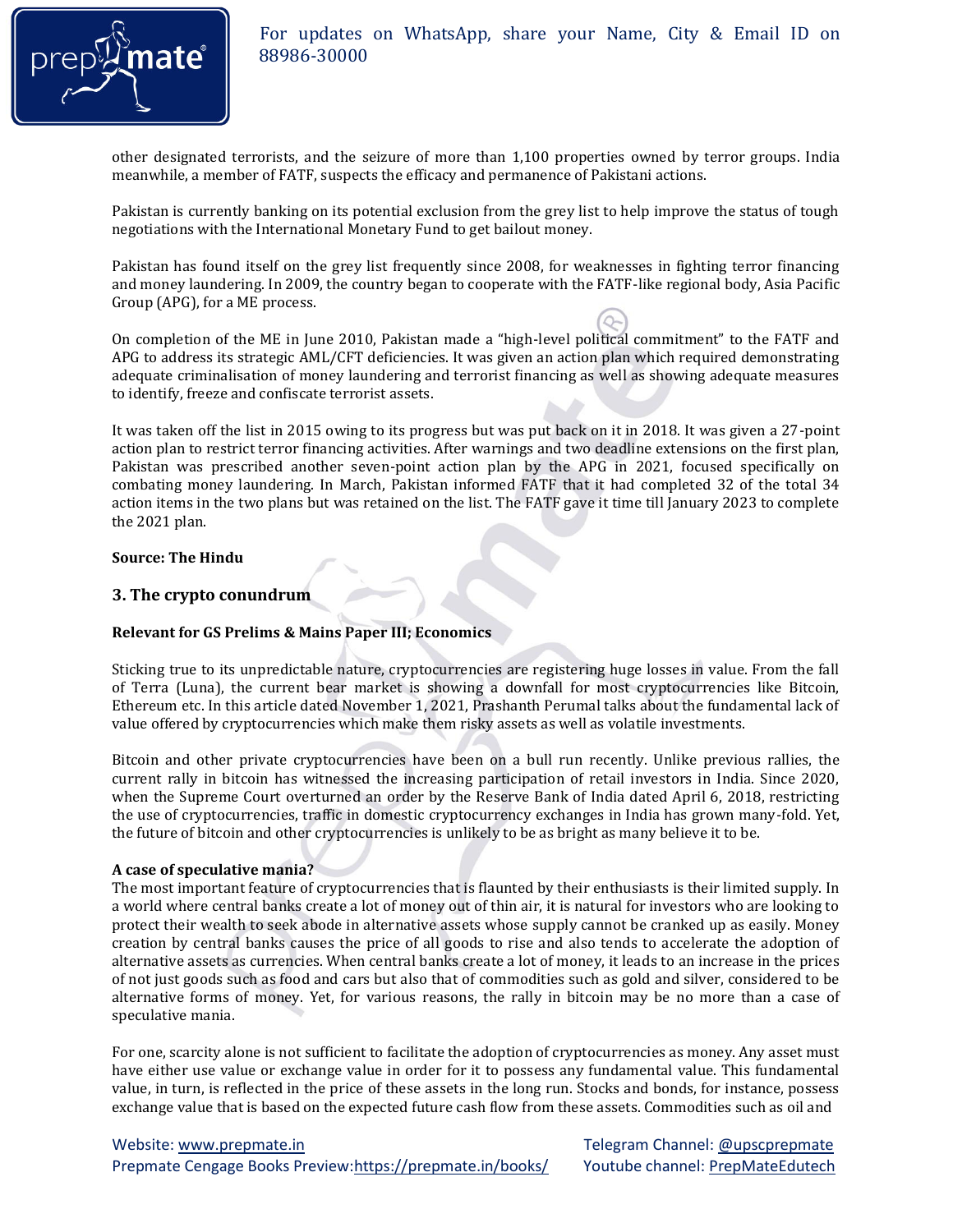

steel possess use value because these assets are used to run vehicles and build real estate. Bitcoin and other cryptocurrencies may be scarce but it is questionable whether they possess any use value or exchange value. Gold and silver have traditionally served as hedges against inflation because they possess fundamental value derived from their use as jewellery and money. But bitcoin and other cryptocurrencies neither offer direct use value nor possess significant exchange value — bitcoin can buy you very few real goods and services. In short, cryptocurrencies possess no significant fundamental value to sustain their current high prices.

Yet, many believe that the rising prices of cryptocurrencies reflect their likely future value as a currency. It is possible that investors are bidding up the price of bitcoin because they foresee a future in which private currency is widely accepted as money. After all, all investments are forward-looking. One may also grant that the extreme volatility seen in the price of cryptocurrencies, which seems unrelated to any similar fluctuations in their fundamentals, may be due to the nascent, illiquid nature of the cryptocurrency market. However, the more cryptocurrencies are accepted in exchange for goods and services, the greater the chances of governments cracking down on them.

#### **Issuance of money**

The monopoly that governments (and central banks) possess over the issuance of money is at the root of their power and influence. This allows governments to fund their budget deficits, particularly during times of crises such as the current pandemic when tax revenues have taken an unprecedented hit. It also allows central banks to tinker with the money supply under the mandate of managing aggregate demand in the economy. In essence, monopoly control over money allows governments to indirectly tax citizens by increasing the supply of currencies, thus devaluing them. If cryptocurrencies like bitcoin are going to challenge fiat currencies like the U.S. dollar as a medium of exchange, they would essentially be challenging the authority of the government to print and spend. This is not an assault that governments will tolerate for long. They will allow cryptocurrencies to exist only as long as these currencies remain a speculative asset and not a medium of exchange.

This is not to say that governments are justified in their crackdown against cryptocurrencies. China recently imposed a complete ban on all cryptocurrencies and plans to issue its own central bank-issued digital currency. Private alternatives to fiat currencies offer people greater choice in what currencies they choose to use as a medium of exchange. The benefits of free market competition in money were elaborated by economist Friedrich Hayek in The Denationalization of Money . Most notably, competition between currencies to cater to the demands of customers would ensure that fiat currencies that are printed indiscriminately simply go out of use. This is the outcome that governments fear and would fight to avoid at any cost.

#### **Source: The Hindu**

#### **4. What is Web 5.0 – the blockchain-powered digital network Twitter's ex-CEO wants to build?**

#### **Relevant for GS Prelims & Mains Paper III; Science & Technology**

Former Twitter CEO Jack Dorsey recently announced his vision for a new decentralized web platform that is being called Web 5.0 and is being built with an aim to return "ownership of data and identity to individuals". What is Web 5.0, and how will it be different from Web 3.0 and Web 2.0?

#### **What do the terms Web 1.0, Web 2.0 and Web 3.0 mean?**

Web 1.0 was the first generation of the global digital communications network. It is often referred to as the "read-only" Internet made of static web-pages that only allowed for passive engagement.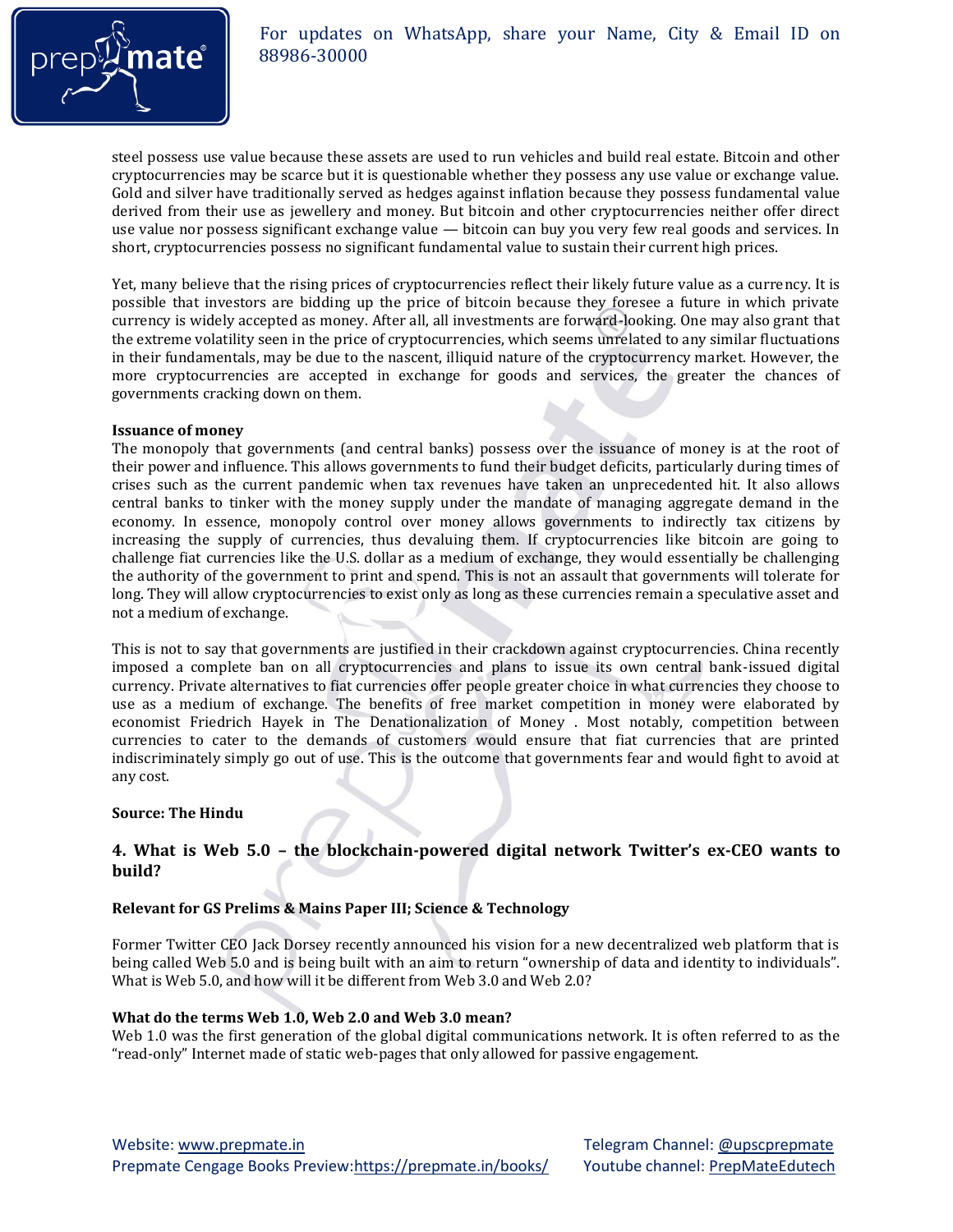

The next stage in the evolution of the web was the "read and write" Internet. Users were now able to communicate with servers and other users leading to the creation of the social web. This is the world wide web that we use today.

Web 3.0 is an evolving term that is used to refer to the next generation of Internet – a "read-write-execute" web – with decentralization as its bedrock.

It speaks about a digital world, built leveraging the blockchain technology, where people are able to interact with each other without the need of an intermediary. Web 3.0 will be driven by Artificial Intelligence and machine learning where machines will be able to interpret information like humans.

#### **What is Web 5.0?**

Being developed by Dorsey's Bitcoin business unit, The Block Head (TBH), Web 5.0 is aimed at "building an extra decentralized web that puts you in control of your data and identity".

Talking about the idea on its website, the TBH says: "The web democratized the exchange of information, but it's missing a key layer: identity. We struggle to secure personal data with hundreds of accounts and passwords we can't remember. On the web today, identity and personal data have become the property of third parties."

Simply put, Web 5.0 is Web 2.0 plus Web 3.0 that will allow users to 'own their identity' on the Internet and 'control their data'.

Both Web 3.0 and Web 5.0 envision an Internet without threat of censorship – from governments or big tech, and without fear of significant outages.

Replying to a Twitter question if there was any difference between Web 5.0 and Web 3.0, Dorsey argued that Web 3.0 isn't truly decentralized or owned by its users, but is instead controlled by various "venture capitalists and limited partners".

#### **What are the use cases for Web 5.0?**

On its website, the TBT presents two use cases for how Web 5.0 will change things in the future.

About changing the "control of identity", it says: "Alice holds a digital wallet that securely manages her identity, data, and authorizations for external apps and connections. Alice uses her wallet to sign in to a new decentralized social media app. Because Alice has connected to the app with her decentralized identity, she does not need to create a profile, and all the connections, relationships, and posts she creates through the app are stored with her, in her decentralized web node. Now Alice can switch apps whenever she wants, taking her social persona with her."

Talking about giving users control over their own data, it cities example of another user, Bob, and describes him as a music lover who hates having his personal data locked to a single vendor as it forces him to regurgitate his playlists and songs over and over again across different music apps.

"Thankfully there's a way out of this maze of vendor-locked silos: Bob can keep this data in his decentralized web node. This way Bob is able to grant any music app access to his settings and preferences, enabling him to take his personalized music experience wherever he chooses," it adds.

#### **Source: The Indian Express**

#### **5. Why are markets, rupee falling?**

#### **Relevant for GS Prelims & Mains Paper III; Economics**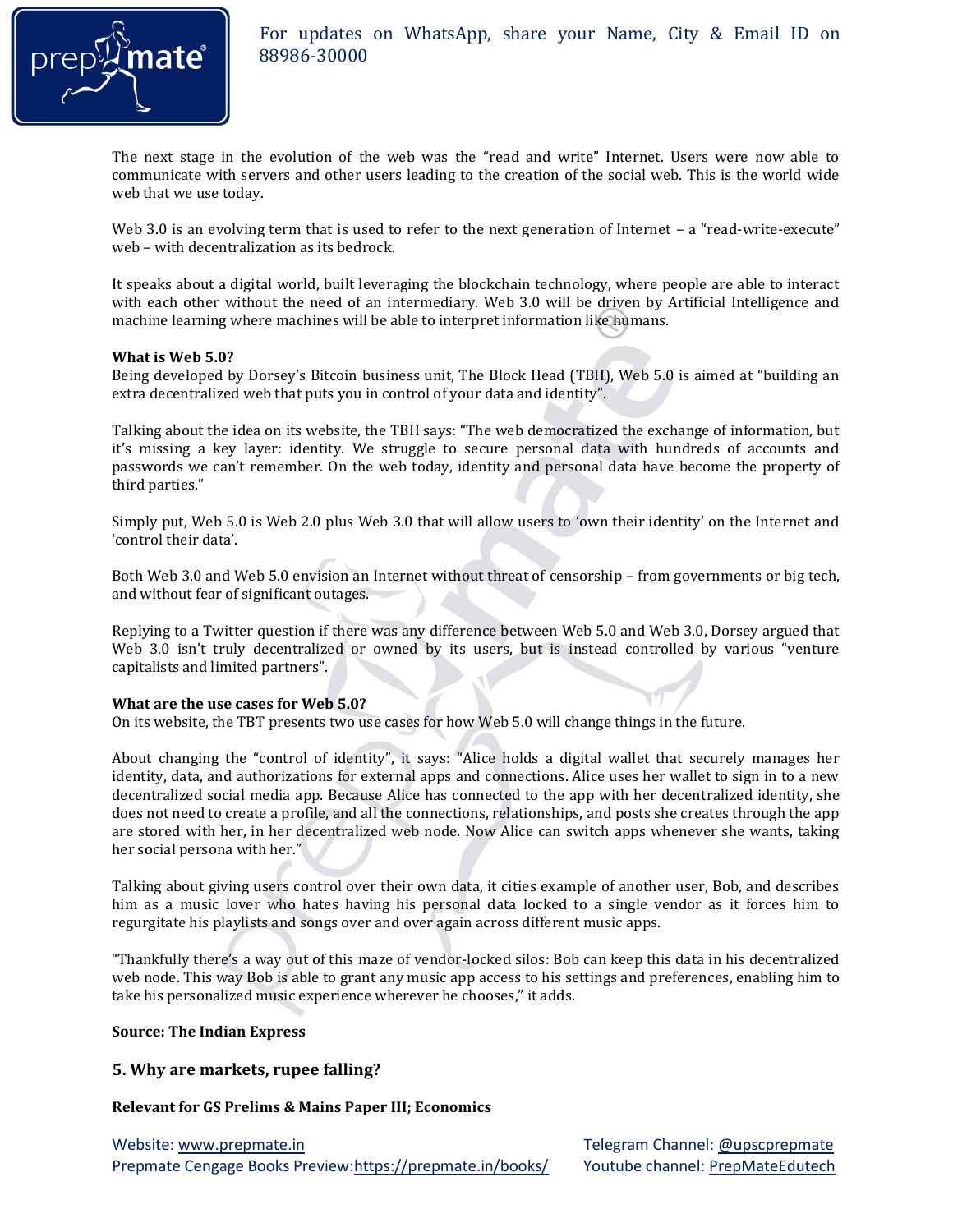

Domestic stock markets and the rupee faced rough weather in early trading on Monday as the sharp rise in US inflation triggered concerns over more aggressive rate hikes and stronger capital outflows. The benchmark Sensex was quoting 1,422 points down at 52,881.23 and the Nifty Index was trading 408 points lower at 15,793.15 as of 12.15 noon IST. The rupee plunged below the 78 mark to 78.28 against the dollar in the opening session.

#### **Why the crash?**

Indian stocks fell 2.6 per cent in the opening session as equity markets across the globe are witnessing a selloff after US May inflation data accelerated to four decades high of 8.6 per cent, raising concerns about aggressive rate hikes by the US Federal Reserve in the upcoming monetary policy meeting due on Wednesday. US treasury yields surged to a 14-year high at 3.15 per cent while the dollar index spiked above 104 levels. US futures are also down by one per cent after the big sell-off on Friday. Apart from this, the market would continue to remain cautious ahead of various central banks meetings this week.

On the domestic side, as India's inflation data is due on Monday, investors are nervous about the RBI's next plan of action. If retail inflation rises further and crosses 8 per cent level in India, the RBI could increase the policy rates again this month. Yield on India's 10-year benchmark bond has risen by 7 basis points to 7.59 per cent on Monday.

Overall, domestic and global worries are hurting the sentiment in India. The withdrawal of liberal accommodative policies in India and other countries, mainly the US, is prompting the investors to press the sale button. Capital outflows by foreign portfolio investors are likely to continue in such a scenario.

#### **Why is the rupee down?**

The rise in US inflation, rate hike worries and the stock market fall are weighing on the rupee sentiment. More rate hikes by the US Fed will lead to higher outflows on the part of foreign portfolio investors (FPIs) who have already pulled out Rs 18,814 crore from the stock markets in June so far. FPIs have taken out Rs 2.40 lakh crore from India since January this year, putting pressure on the rupee.

The rupee fell below the 78 level against the dollar on Monday morning as the RBI was not seen selling dollars. The fall in the rupee is likely to make imports costlier and exports lucrative. "We might see more weakness ahead of the FOMC meeting on June 15, where the Fed is expected to hike rates by 50 bps and showcase a more aggressive tone. However, runaway depreciation might not happen amid RBI intervention," said Jigar Trivedi, Research Analyst, Anand Rathi Shares & Stock Brokers.

#### **When will markets recover?**

The Indian market will stabilise only when the US market stabilises and the rate hikes by the US Fed stop. The market will bounce back when FPIs return and start pumping money again. "Therefore, investors may wait and watch till clarity emerges on the market trend. One silver lining is the 7.1 per cent increase in IIP which indicates that the Indian economy is doing well," said V K Vijayakumar, Chief Investment Strategist at Geojit Financial Services.

Analysts said investors should stay invested if they have a long-term investment plan and mutual fund investors should continue their SIP plan without breaking the investment. On the other hand, the big correction will give an opportunity to investors to pick up good quality stocks at attractive levels. "Investors should wait and watch the unfolding situation before making any major commitments. Buying should be confined to stocks/ segments which are fairly valued or have good earnings visibility," said an analyst.

#### **Source: The Indian Express**

#### **6. The world of crypto lending**

#### **Relevant for GS Prelims & Mains Paper III; Economics**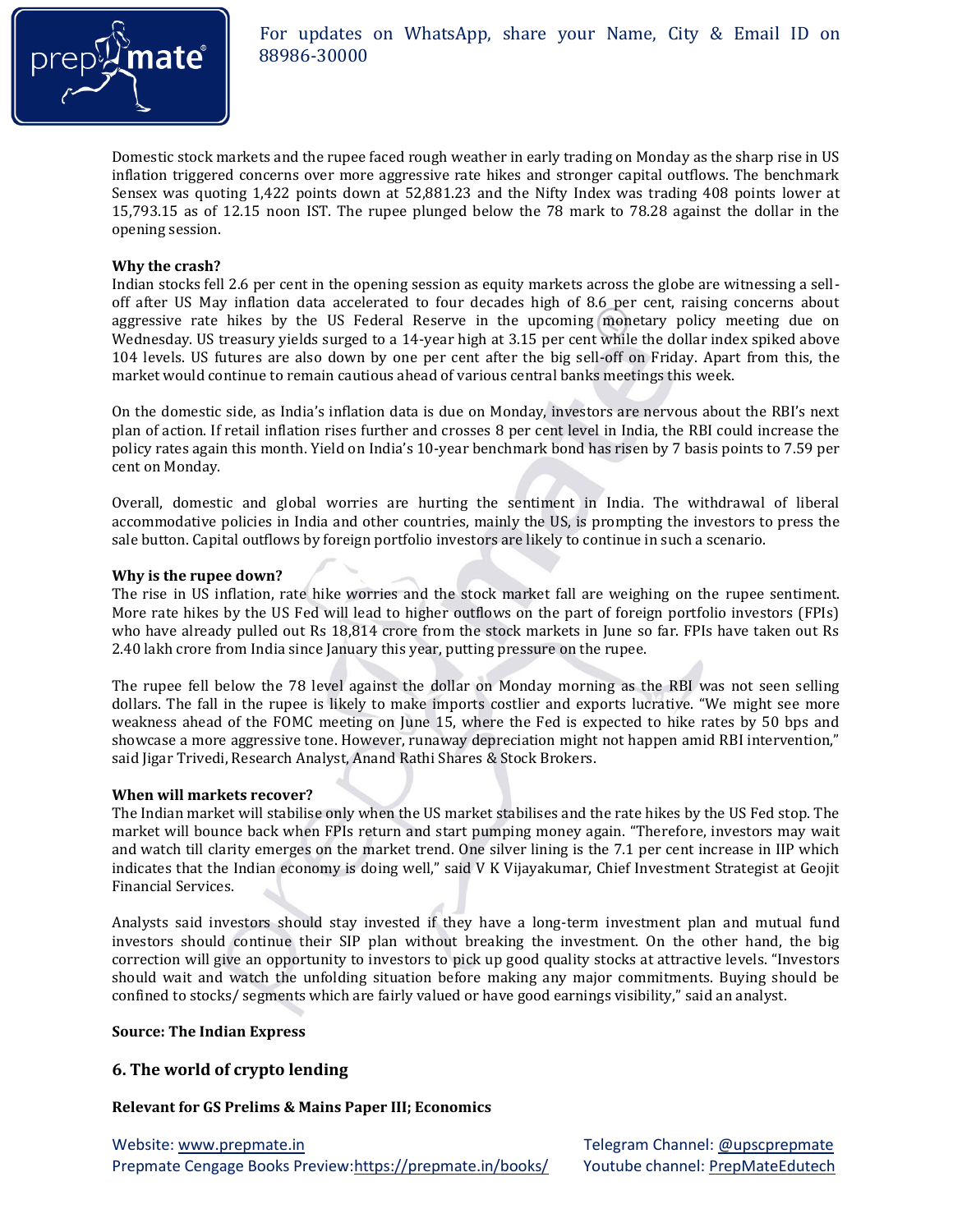

Major U.S. cryptocurrency lending company Celsius Network froze withdrawals and transfers on Monday, citing "extreme" market conditions, sparking a sell-off across crypto markets.

Here's what you need to know about crypto lending – a corner of the digital asset market that has boomed over the last two years during soaring interest in cryptocurrencies.

#### **What's the deal?**

Crypto lending is essentially banking – for the crypto world.

Just as customers at traditional banks earn interest on their savings in dollars or pounds, crypto users that deposit their bitcoin or ether at crypto lenders also earn money, usually in cryptocurrency.

While savings at traditional banks offer paltry returns due to historically low interest rates, crypto lenders offer much higher returns – at the very top end as much as 20%, though rates depend on the tokens being deposited.

Crypto lenders make money by lending – also for a fee, typically between 5%-10% – digital tokens to investors or crypto companies, who might use the tokens for speculation, hedging or as working capital. The lenders profit from the spread between the interest they pay on deposits and that charged on loans.

#### **High returns? So crypto lenders must be popular**

They are.

Crypto lending has boomed over the past two years, along as decentralised finance, or "DeFi," platforms. DeFi and crypto lending both tout a vision of financial services where lenders and borrowers bypass the traditional financial firms that act as gatekeepers for loans or other products.

The sites say they are easier to access than banks, too, with prospective clients facing less paperwork when lending or borrowing crypto.

The total value of crypto at DeFi sites soared to a record \$110 billion in November, up fivefold from a year earlier and reflecting record highs for bitcoin, according to industry site DeFi Pulse.

Traditional investors and venture capital firms, from Canada's second-biggest pension fund Caisse de Depot et Placement du Quebec to Bain Capital Ventures, have backed crypto lending platforms.

#### **Is there a catch?**

There are several.

Unlike traditional regulated banks, crypto lenders aren't overseen by financial regulators – so there are few rules on the capital they must hold, or transparency over their reserves.

That means that customers who hold their crypto at the platforms could lose access to their funds – as happened with Celsius on Monday.

Crypto lenders also face other risks, from volatility in crypto markets than can hit the value of savings to tech failures and hacks.

#### **Who are the biggest players?**

New Jersey-based Celsius is among them, with over \$11 billion assets in its platform.

Other major lenders are also based in the United States. New York-based Genesis originated loans of \$44.3 billion in the first quarter, with \$14.6 billion in active loans as of March.

Prepmate Cengage Books Preview[:https://prepmate.in/books/](https://prepmate.in/books/) Youtube channel[: PrepMateEdutech](https://www.youtube.com/channel/UCXy_z-FjcG4CcCTYpn2DGhA) 

Website[: www.prepmate.in](http://www.prepmate.in/)  $\blacksquare$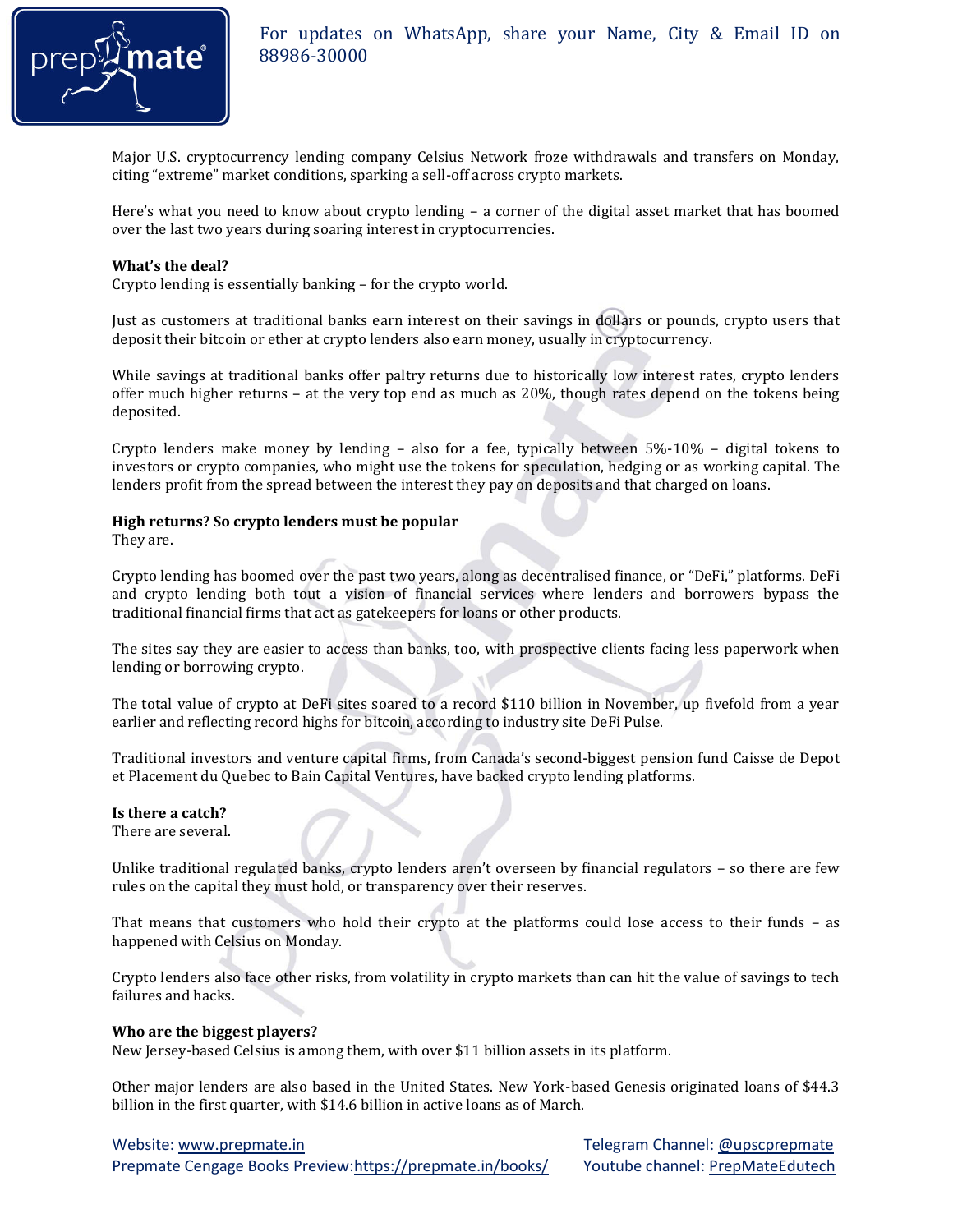

Other big names include U.S. lender BlockFi, which has some \$10 billion of assets under management, and London-based Nexo, which has \$12 billion.

#### **Regulators must be worried, then?**

Crypto lenders are in the sights of U.S. securities watchdogs and state regulators, who say that interestbearing products are unregistered securities.

In February, BlockFi agreed to pay \$100 million in a landmark settlement with the U.S. SEC and state authorities over its yield product.

Those same state regulators issued a similar cease and desist order to Celsius in September, calling its Earn product an unregistered security.

More widely, DeFi is throwing up risks for investors as it evolves to mirror traditional markets, a global body for securities regulators said in March, including a lack of disclosure of products and systems, patchy reliability and problems operating at scale.

#### **Source: The Indian Express**